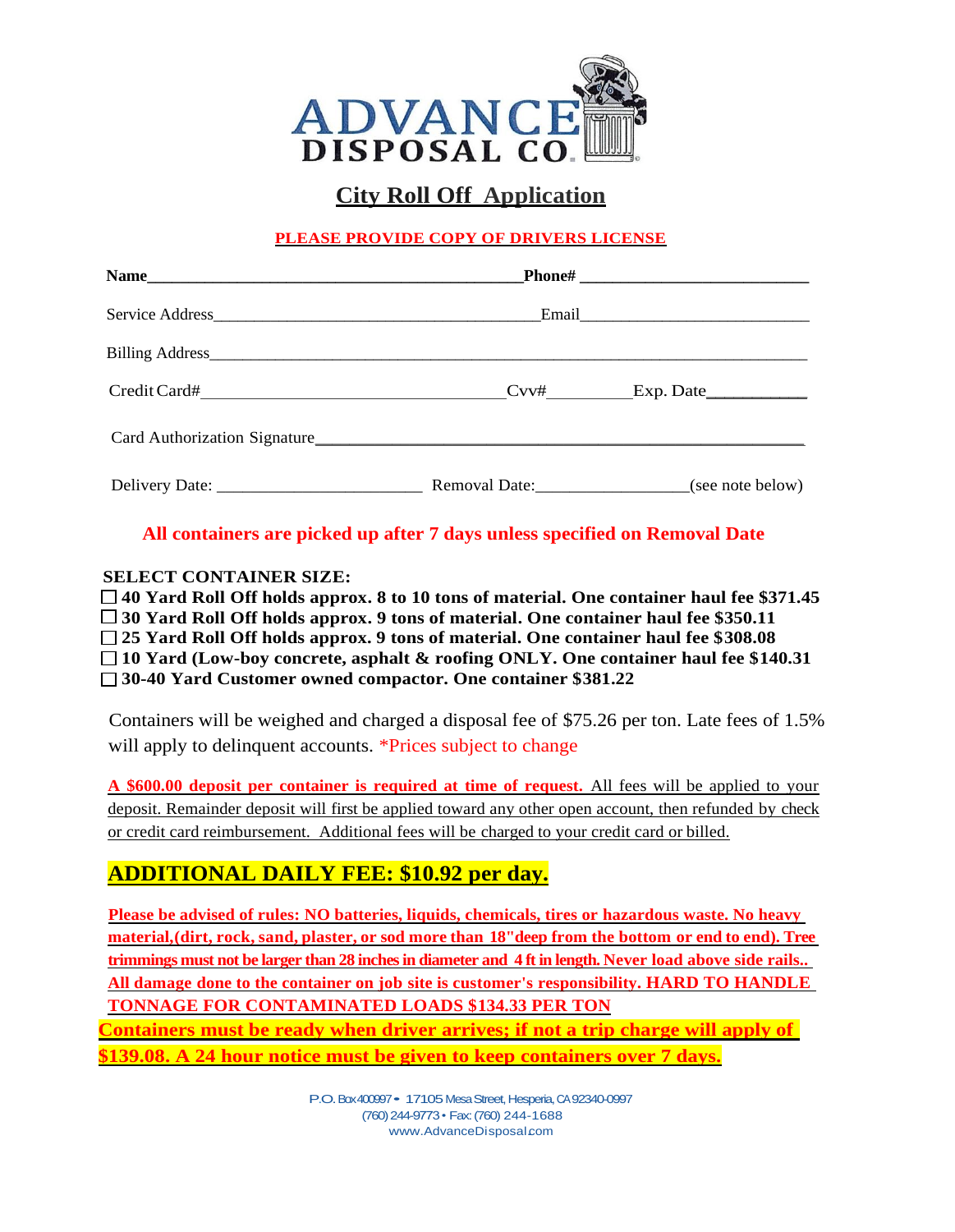| Preliminary Notice information for Mechanic Liens:                                                                                                                                 |  |
|------------------------------------------------------------------------------------------------------------------------------------------------------------------------------------|--|
|                                                                                                                                                                                    |  |
|                                                                                                                                                                                    |  |
|                                                                                                                                                                                    |  |
| Name of General Contractor                                                                                                                                                         |  |
| <b>Construction Lender:</b> <u>Construction</u> <b>Construction</b>                                                                                                                |  |
|                                                                                                                                                                                    |  |
| Please list in the space provided, persons who are authorized, and the specifics of what they<br>can authorize (order containers, dump and returns, charging to credit card, etc.) |  |

\_\_\_\_\_\_\_\_\_\_\_\_\_\_\_\_\_\_\_\_\_\_\_\_\_\_\_\_\_\_\_\_\_\_\_\_\_\_\_\_\_\_\_\_\_\_\_\_\_\_\_\_\_\_\_\_\_\_\_\_\_\_\_\_\_\_\_\_\_\_\_\_\_\_\_\_\_\_\_\_\_\_\_\_\_

## **Placement of roll off**

## **Very important: Please Read carefully & initial**

 **I HEARBY GIVE PERMISSION TO ADVANCE DISPOSAL CO. TO AUTOMATICALLY CHARGE MY CREDIT CARD IF THE CHARGES FOR THE USE AND DISPOSAL OF CONTAINERS EXCEED THE INITIAL DEPOSIT OF \$600.00 AT THE END OF THE BILLYING CYCLE.**

 **ADVANCE DISPOSAL CO. HAS MY PERMISSION TO DRIVE ON CONCRETE & BLACKTOP PORTIONS OF DRIVEWAY OR DELIVERY AREA. I UNDERSTAND THAT THE WEIGHT OF THE TRUCK COULD CAUSE DAMAGE TO PIPES, CONCRETE, BLACKTOP ETC.**

 **I UNDERSTAND IF I PUT HAZARDOUS WASTE, ELECTRONIC WASTE, TIRES OR ANY OTHER MATERIAL NOT PERMITTED INSIDE THE BIN. I WILL BE CHARGED A HARD TO HANDLE TONNAGE RATE FOR THE CONTAMINATED LOAD OF \$134.33 PER TON**

### **I have read, understand & agree to the terms & conditions of this agreement.**

Signature\_\_\_\_\_\_\_\_\_\_\_\_\_\_\_\_\_\_\_\_\_\_\_\_\_\_\_\_\_\_\_\_\_\_\_\_\_\_\_\_\_\_\_\_\_\_Date\_\_\_\_\_\_\_\_\_\_\_\_\_\_\_\_\_\_\_\_\_

Print Name